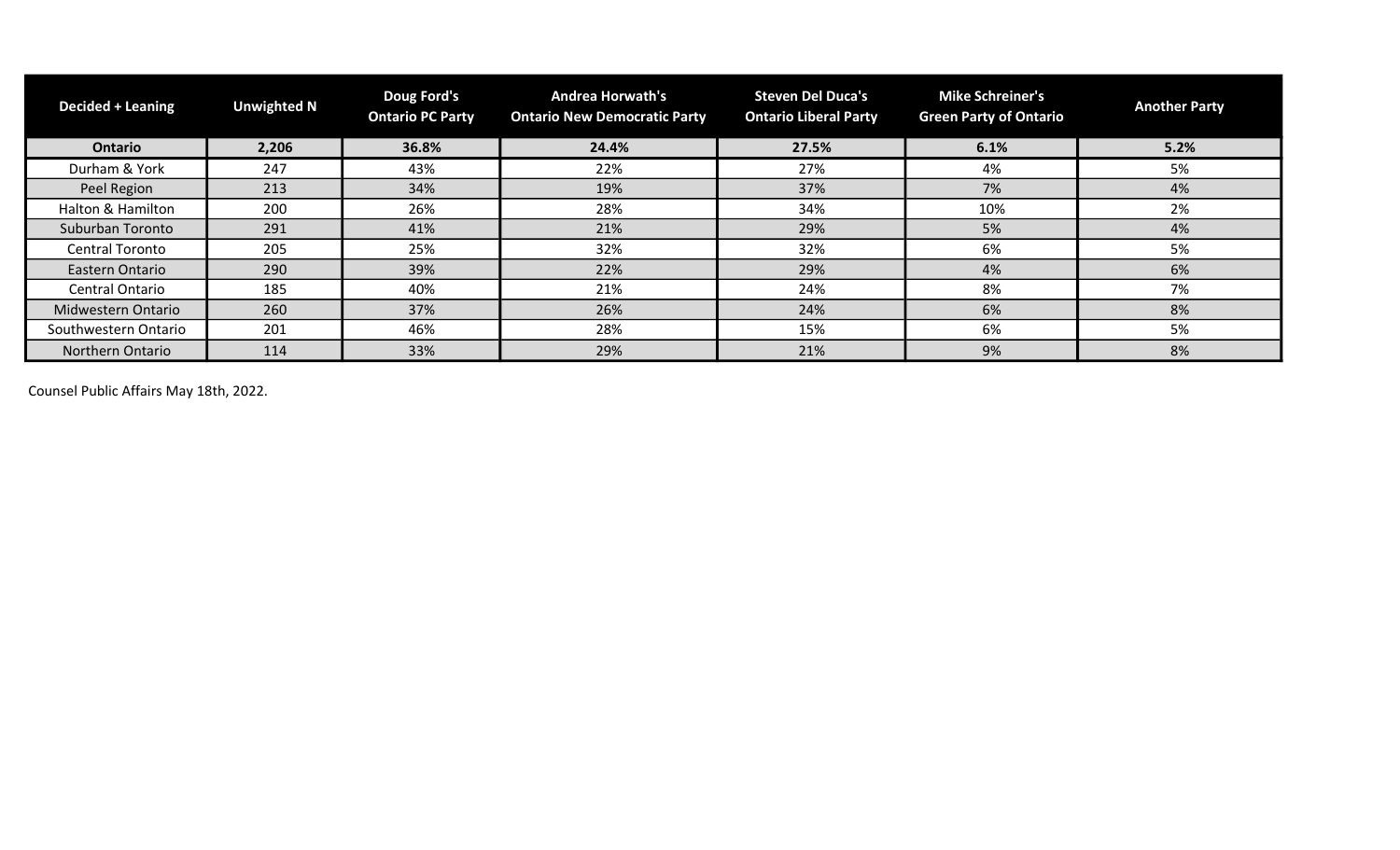| <b>Decided + Leaning</b>        | <b>Unwighted N</b> | Doug Ford's<br><b>Ontario PC Party</b> | <b>Andrea Horwath's</b><br><b>Ontario New Democratic Party</b> | <b>Steven Del Duca's</b><br><b>Ontario Liberal Party</b> | <b>Mike Schreiner's</b><br><b>Green Party of Ontario</b> | <b>Another Party</b> |
|---------------------------------|--------------------|----------------------------------------|----------------------------------------------------------------|----------------------------------------------------------|----------------------------------------------------------|----------------------|
| Ontario                         | 2,206              | 36.9%                                  | 27.5%                                                          | 24.3%                                                    | 6.1%                                                     | 5.3%                 |
| M 18-34                         | 216                | 39%                                    | 21%                                                            | 23%                                                      | 10%                                                      | 7%                   |
| M 35-54                         | 311                | 37%                                    | 25%                                                            | 26%                                                      | 6%                                                       | 7%                   |
| M 55+                           | 407                | 42%                                    | 31%                                                            | 19%                                                      | 4%                                                       | 5%                   |
| F 18-34                         | 420                | 30%                                    | 25%                                                            | 32%                                                      | 8%                                                       | 6%                   |
| F 35-54                         | 442                | 31%                                    | 27%                                                            | 31%                                                      | 7%                                                       | 5%                   |
| $F 55+$                         | 410                | 40%                                    | 34%                                                            | 19%                                                      | 4%                                                       | 3%                   |
| Visible Minority                | 638                | 36%                                    | 30%                                                            | 22%                                                      | 7%                                                       | 6%                   |
| Non-Visible Minority            | 1568               | 37%                                    | 27%                                                            | 25%                                                      | 6%                                                       | 5%                   |
| High School or Less             | 602                | 37%                                    | 24%                                                            | 27%                                                      | 6%                                                       | 7%                   |
| <b>Tgrade School or College</b> | 738                | 37%                                    | 27%                                                            | 25%                                                      | 7%                                                       | 4%                   |
| University Degree or Higher     | 866                | 37%                                    | 34%                                                            | 20%                                                      | 5%                                                       | 4%                   |
| Males No Children at home       | 698                | 36%                                    | 25%                                                            | 25%                                                      | 6%                                                       | 7%                   |
| Females No Children at home     | 896                | 34%                                    | 30%                                                            | 26%                                                      | 6%                                                       | 4%                   |
| Fathers                         | 236                | 49%                                    | 28%                                                            | 14%                                                      | 6%                                                       | 4%                   |
| Mothers                         | 376                | 35%                                    | 27%                                                            | 26%                                                      | 5%                                                       | 7%                   |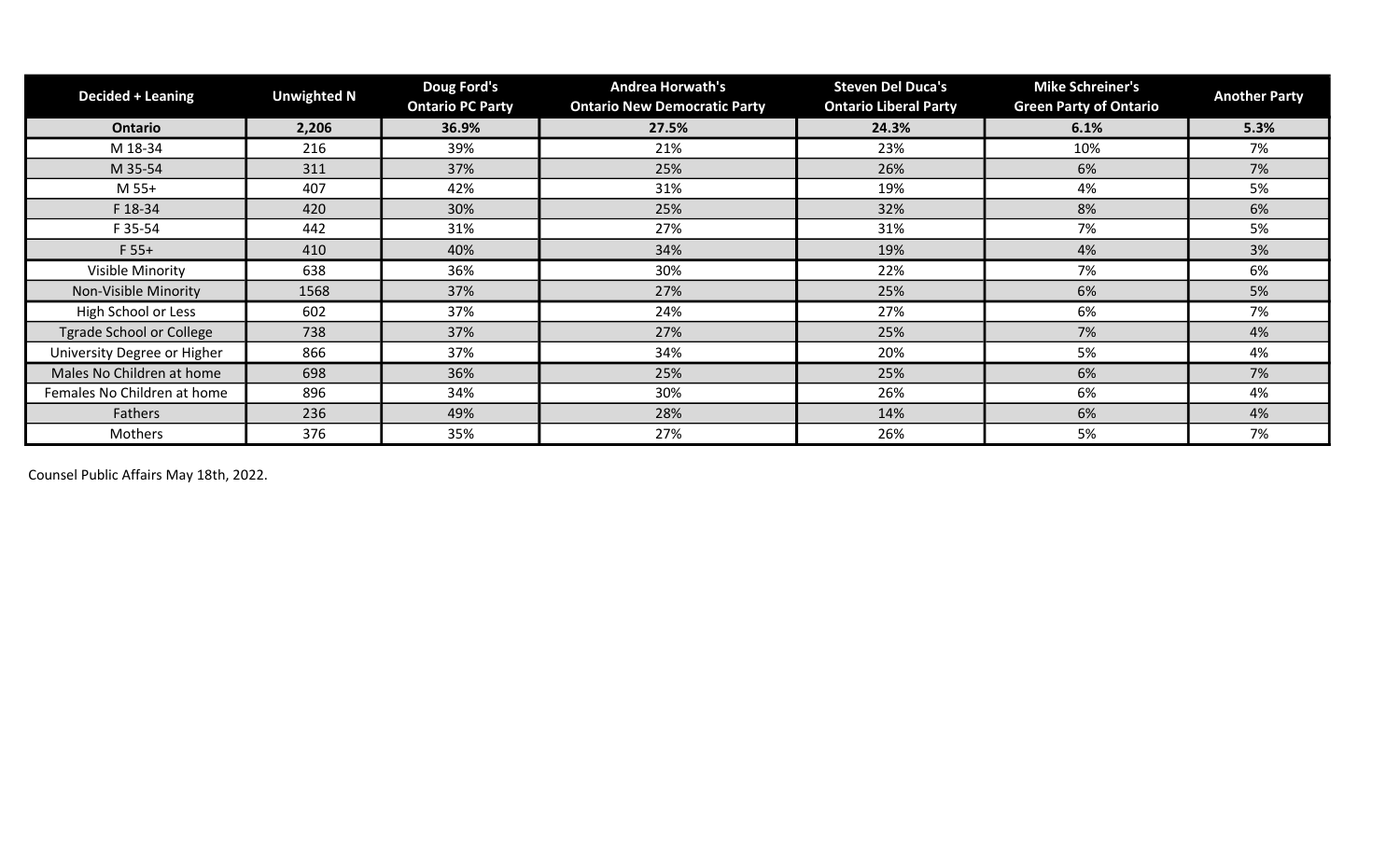| <b>Region</b>        | <b>Unwighted N</b> | <b>OPC Core</b> | <b>OPC Soft</b> | <b>OPC Swing</b> | <b>OPC Unlikely</b> | <b>NDP Core</b> | <b>NDP Soft</b> | <b>NDP Swing</b> | <b>NDP Unlikely</b> | <b>OLP Core</b> | <b>OLP Soft</b> | <b>OLP Swing</b> | <b>OLP Unlikely</b> |
|----------------------|--------------------|-----------------|-----------------|------------------|---------------------|-----------------|-----------------|------------------|---------------------|-----------------|-----------------|------------------|---------------------|
| <b>Ontario</b>       | 2,206              | 20.1%           | 11.5%           | 11.3%            | 57.1%               | 9.6%            | 11.2%           | 23.6%            | 55.6%               | 14.1%           | 10%             | 20%              | 57%                 |
| Durham & York        | 247                | 27%             | 9%              | 11%              | 52%                 | 7%              | 11%             | 24%              | 58%                 | 15%             | 8%              | 24%              | 53%                 |
| Peel Region          | 213                | 17%             | 12%             | 16%              | 55%                 | 6%              | 11%             | 28%              | 56%                 | 20%             | 11%             | 17%              | 51%                 |
| Halton & Hamilton    | 200                | 15%             | 7%              | 12%              | 66%                 | 15%             | 9%              | 22%              | 54%                 | 17%             | 12%             | 13%              | 59%                 |
| Suburban Toronto     | 291                | 18%             | 16%             | 10%              | 56%                 | 6%              | 11%             | 25%              | 58%                 | 16%             | 9%              | 24%              | 52%                 |
| Central Toronto      | 205                | 13%             | 9%              | 11%              | 68%                 | 13%             | 14%             | 20%              | 53%                 | 13%             | 14%             | 28%              | 45%                 |
| Eastern Ontario      | 290                | 20%             | 14%             | 9%               | 57%                 | 6%              | 13%             | 25%              | 56%                 | 13%             | 13%             | 17%              | 58%                 |
| Central Ontario      | 185                | 26%             | 7%              | 13%              | 54%                 | 6%              | 11%             | 21%              | 62%                 | 13%             | 8%              | 17%              | 63%                 |
| Midwestern Ontario   | 260                | 21%             | 11%             | 11%              | 57%                 | 9%              | 13%             | 25%              | 53%                 | 14%             | 7%              | 18%              | 61%                 |
| Southwestern Ontario | 201                | 27%             | 15%             | 10%              | 48%                 | 17%             | 9%              | 24%              | 50%                 | 8%              | 6%              | 18%              | 69%                 |
| Northern Ontario     | 114                | 14%             | 14%             | 11%              | 61%                 | 16%             | 8%              | 19%              | 57%                 | 11%             | 7%              | 22%              | 61%                 |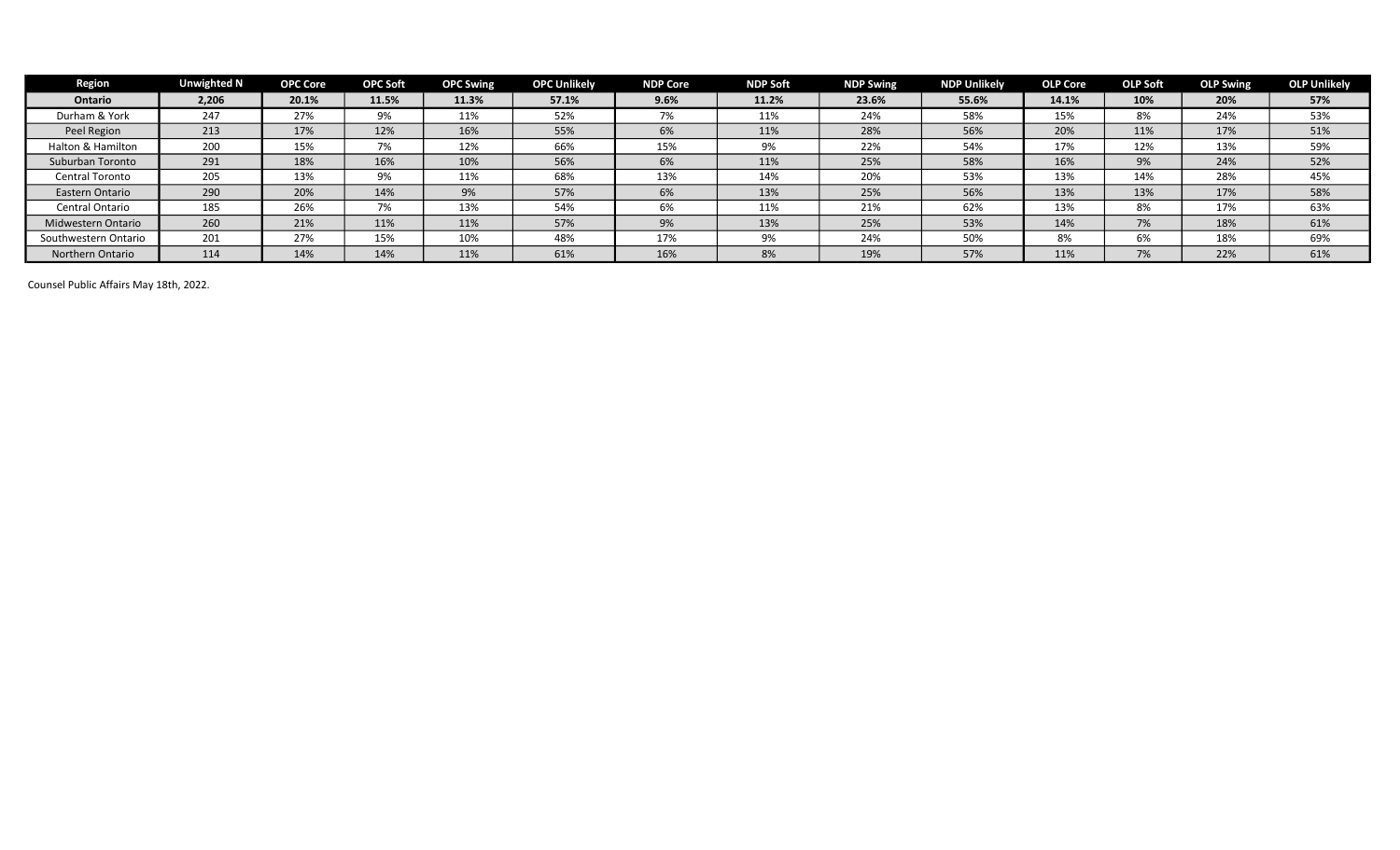| Demographic                 | <b>Unwighted N</b> | <b>OPC Core</b> | <b>OPC Soft</b> | <b>OPC Swing</b> | <b>OPC Unlikely</b> | <b>NDP Core</b> | <b>NDP Soft</b> | <b>NDP Swing</b> | <b>NDP Unlikely</b> | <b>OLP Core</b> | <b>OLP Soft</b> |     | <b>OLP Swing OLP Unlikely</b> |
|-----------------------------|--------------------|-----------------|-----------------|------------------|---------------------|-----------------|-----------------|------------------|---------------------|-----------------|-----------------|-----|-------------------------------|
| Ontario                     | 2,206              | 20.1%           | 11.5%           | 11.3%            | 57.1%               | 9.6%            | 11.2%           | 23.6%            | 55.6%               | 14.1%           | 10%             | 20% | 57%                           |
| M 18-34                     | 216                | 16%             | 18%             | 13%              | 54%                 | 6%              | 14%             | 25%              | 55%                 | 9%              | 9%              | 24% | 58%                           |
| M 35-54                     | 311                | 25%             | 9%              | 14%              | 52%                 | 12%             | 11%             | 23%              | 53%                 | 13%             | 10%             | 20% | 58%                           |
| M 55+                       | 407                | 29%             | 9%              | 11%              | 51%                 | 11%             | 6%              | 24%              | 59%                 | 21%             | 7%              | 15% | 57%                           |
| F 18-34                     | 420                | 12%             | 11%             | 10%              | 67%                 | 9%              | 15%             | 23%              | 52%                 | 7%              | 12%             | 22% | 59%                           |
| F 35-54                     | 442                | 13%             | 11%             | 10%              | 66%                 | 10%             | 14%             | 22%              | 54%                 | 13%             | 9%              | 21% | 57%                           |
| $F 55+$                     | 410                | 23%             | 12%             | 10%              | 55%                 | 8%              | 9%              | 24%              | 59%                 | 18%             | 11%             | 17% | 53%                           |
| Visible Minority            | 638                | 16%             | 14%             | 13%              | 57%                 | 7%              | 11%             | 26%              | 56%                 | 16%             | 9%              | 23% | 52%                           |
| Non-Visible Minority        | 1568               | 22%             | 10%             | 11%              | 57%                 | 11%             | 11%             | 23%              | 55%                 | 14%             | 10%             | 18% | 59%                           |
| High School or Less         | 602                | 17%             | 13%             | 11%              | 59%                 | 9%              | 13%             | 20%              | 58%                 | 9%              | 10%             | 16% | 65%                           |
| Tgrade School or College    | 738                | 21%             | 11%             | 12%              | 56%                 | 10%             | 12%             | 25%              | 53%                 | 15%             | 9%              | 21% | 55%                           |
| University Degree or Higher | 866                | 25%             | 9%              | 11%              | 56%                 | 10%             | 9%              | 28%              | 54%                 | 20%             | 10%             | 24% | 46%                           |
| Males No Children at home   | 698                | 22%             | 11%             | 12%              | 55%                 | 11%             | 11%             | 22%              | 56%                 | 15%             | 8%              | 19% | 58%                           |
| Females No Children at home | 896                | 17%             | 11%             | 10%              | 63%                 | 10%             | 12%             | 22%              | 57%                 | 14%             | 10%             | 20% | 56%                           |
| Fathers                     | 236                | 31%             | 13%             | 15%              | 41%                 | 6%              | 6%              | 32%              | 56%                 | 14%             | 11%             | 20% | 55%                           |
| Mothers                     | 376                | 16%             | 14%             | 11%              | 60%                 | 8%              | 14%             | 27%              | 51%                 | 12%             | 11%             | 21% | 57%                           |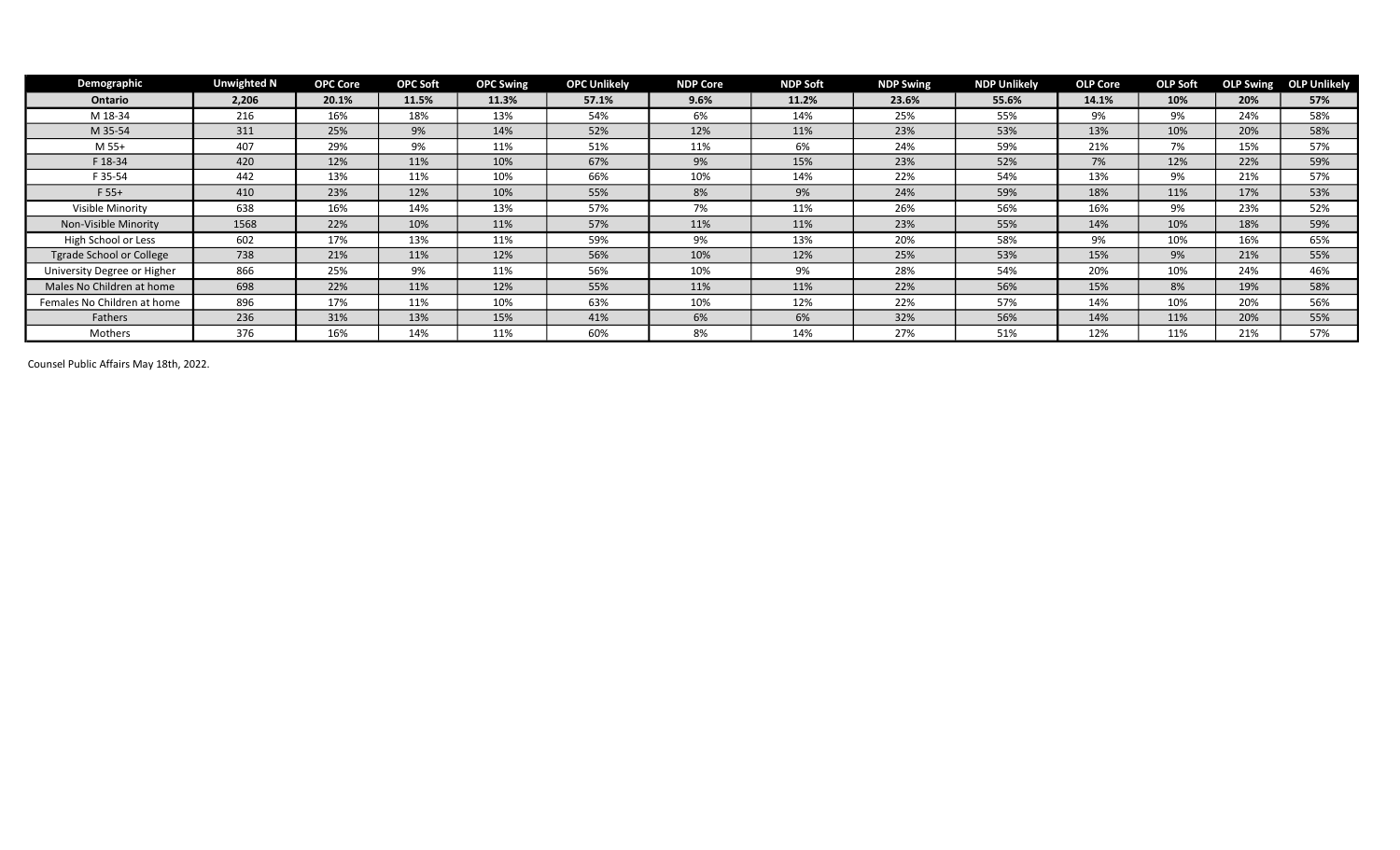| <b>Riding Name</b>                | <b>Region</b>              |
|-----------------------------------|----------------------------|
| Ajax                              | Durham and York            |
| Algoma - Manitoulin               | Northern Ontario           |
| Aurora--Oak Ridges--Richmond Hill | Durham and York            |
| Barrie--Innisfil                  | <b>Central Ontario</b>     |
| Barrie--Springwater--Oro-Medonte  | Central Ontario            |
| Bay of Quinte                     | Eastern Ontario            |
| <b>Beaches--East York</b>         | <b>Central Toronto</b>     |
| <b>Brampton Centre</b>            | Peel Region                |
| <b>Brampton East</b>              | Peel Region                |
| <b>Brampton North</b>             | Peel Region                |
| <b>Brampton South</b>             | Peel Region                |
| <b>Brampton West</b>              | Peel Region                |
| Brantford--Brant                  | Midwestern Ontario         |
| Bruce--Grey--Owen Sound           | <b>Central Ontario</b>     |
| Burlington                        | <b>Halton and Hamilton</b> |
| Cambridge                         | Midwestern Ontario         |
| Carleton                          | Eastern Ontario            |
| Chatham-Kent--Leamington          | Southwestern Ontario       |
| Davenport                         | <b>Central Toronto</b>     |
| Don Valley East                   | Suburban Toronto           |
| Don Valley North                  | Suburban Toronto           |
| Don Valley West                   | <b>Central Toronto</b>     |
| Dufferin--Caledon                 | Central Ontario            |
| Durham                            | Durham and York            |
| Eglinton--Lawrence                | <b>Central Toronto</b>     |
| Elgin--Middlesex--London          | Southwestern Ontario       |
| <b>Essex</b>                      | Southwestern Ontario       |
| <b>Etobicoke Centre</b>           | Suburban Toronto           |
| <b>Etobicoke North</b>            | Suburban Toronto           |
| Etobicoke--Lakeshore              | Suburban Toronto           |
| Flamborough--Glanbrook            | <b>Halton and Hamilton</b> |
| Glengarry--Prescott--Russell      | Eastern Ontario            |
| Guelph                            | <b>Halton and Hamilton</b> |
| Haldimand--Norfolk                | Midwestern Ontario         |
| Haliburton--Kawartha Lakes--Brock | <b>Central Ontario</b>     |
| <b>Hamilton Centre</b>            | <b>Halton and Hamilton</b> |
| Hamilton East--Stoney Creek       | <b>Halton and Hamilton</b> |
| <b>Hamilton Mountain</b>          | <b>Halton and Hamilton</b> |
| Hamilton West--Ancaster--Dundas   | <b>Halton and Hamilton</b> |
| Hastings--Lennox and Addington    | Eastern Ontario            |
| Humber River--Black Creek         | Suburban Toronto           |
| Huron--Bruce                      | Midwestern Ontario         |
| Kanata--Carleton                  | Eastern Ontario            |
| Kenora Rainy River                | Northern Ontario           |
| Kiiwetinoong                      | Northern Ontario           |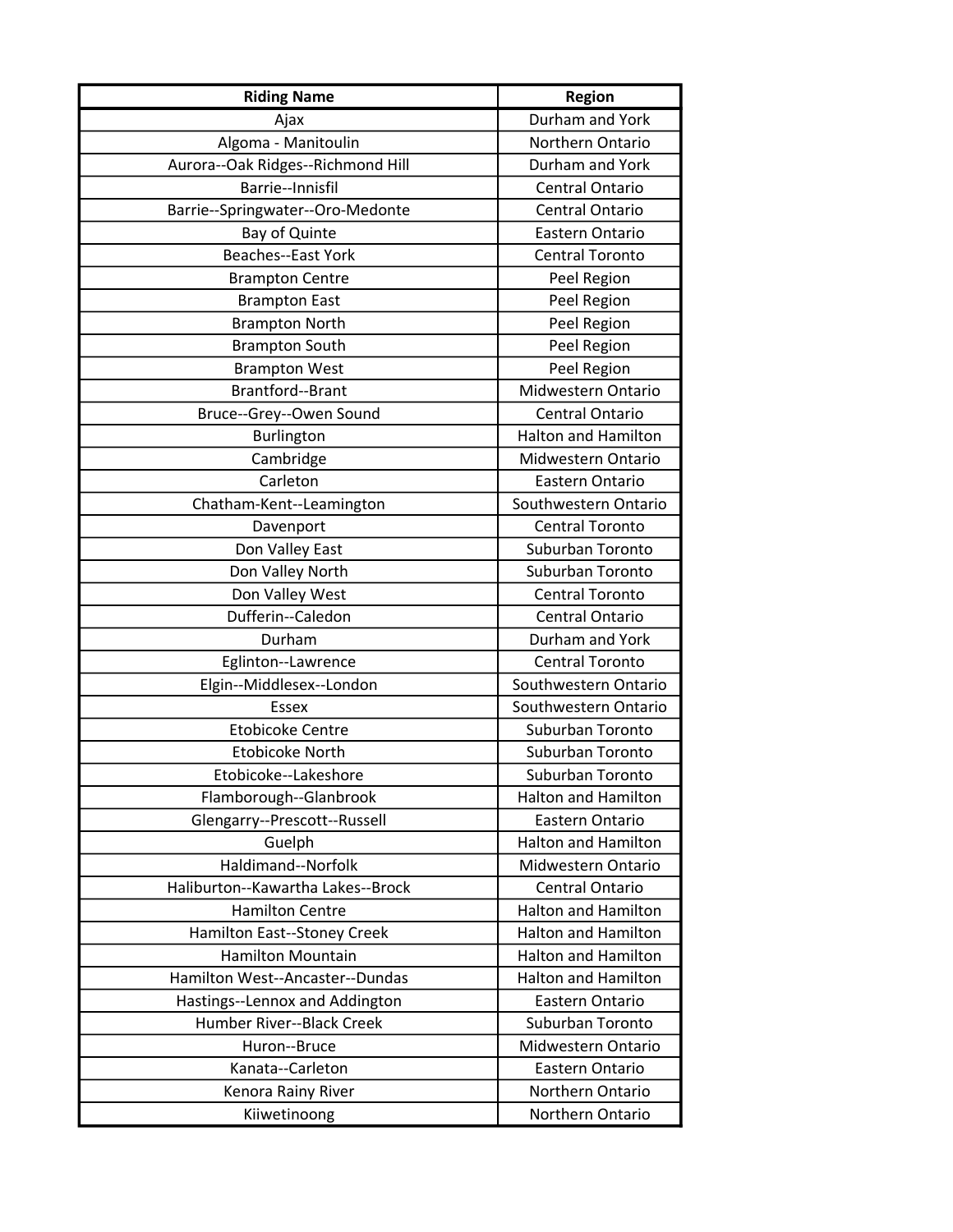| <b>Riding Name</b>                                | <b>Region</b>              |
|---------------------------------------------------|----------------------------|
| Kingston and the Islands                          | Eastern Ontario            |
| King--Vaughan                                     | Durham and York            |
| <b>Kitchener Centre</b>                           | Midwestern Ontario         |
| Kitchener South--Hespeler                         | Midwestern Ontario         |
| Kitchener--Conestoga                              | Midwestern Ontario         |
| Lambton--Kent--Middlesex                          | Southwestern Ontario       |
| Lanark--Frontenac--Kingston                       | Eastern Ontario            |
| Leeds-Grenville-Thousand Islands and Rideau Lakes | Eastern Ontario            |
| <b>London North Centre</b>                        | Southwestern Ontario       |
| London West                                       | Southwestern Ontario       |
| London--Fanshawe                                  | Southwestern Ontario       |
| Markham--Stouffville                              | Durham and York            |
| Markham--Thornhill                                | Durham and York            |
| Markham--Unionville                               | Durham and York            |
| Milton                                            | <b>Halton and Hamilton</b> |
| Mississauga Centre                                | Peel Region                |
| Mississauga East--Cooksville                      | Peel Region                |
| Mississauga--Erin Mills                           | Peel Region                |
| Mississauga--Lakeshore                            | Peel Region                |
| Mississauga--Malton                               | Peel Region                |
| Mississauga--Streetsville                         | Peel Region                |
| Mushkegowuk 0 James Bay                           | Northern Ontario           |
| Nepean                                            | Eastern Ontario            |
| Newmarket--Aurora                                 | Durham and York            |
| Niagara Centre                                    | Midwestern Ontario         |
| Niagara Falls                                     | Midwestern Ontario         |
| Niagara West                                      | Midwestern Ontario         |
| <b>Nickel Belt</b>                                | Northern Ontario           |
| <b>Nipissing</b>                                  | Northern Ontario           |
| Northumberland--Peterborough South                | Central Ontario            |
| Oakville                                          | <b>Halton and Hamilton</b> |
| Oakville North--Burlington                        | <b>Halton and Hamilton</b> |
| Orléans                                           | Eastern Ontario            |
| Oshawa                                            | Durham and York            |
| Ottawa Centre                                     | Eastern Ontario            |
| Ottawa South                                      | Eastern Ontario            |
| Ottawa West--Nepean                               | Eastern Ontario            |
| Ottawa--Vanier                                    | Eastern Ontario            |
| Oxford                                            | Midwestern Ontario         |
| Parkdale--High Park                               | <b>Central Toronto</b>     |
| Parry Sound--Muskoka                              | Central Ontario            |
| Perth--Wellington                                 | Midwestern Ontario         |
| Peterborough--Kawartha                            | <b>Central Ontario</b>     |
| Pickering--Uxbridge                               | Durham and York            |
| Renfrew--Nipissing--Pembroke                      | Eastern Ontario            |